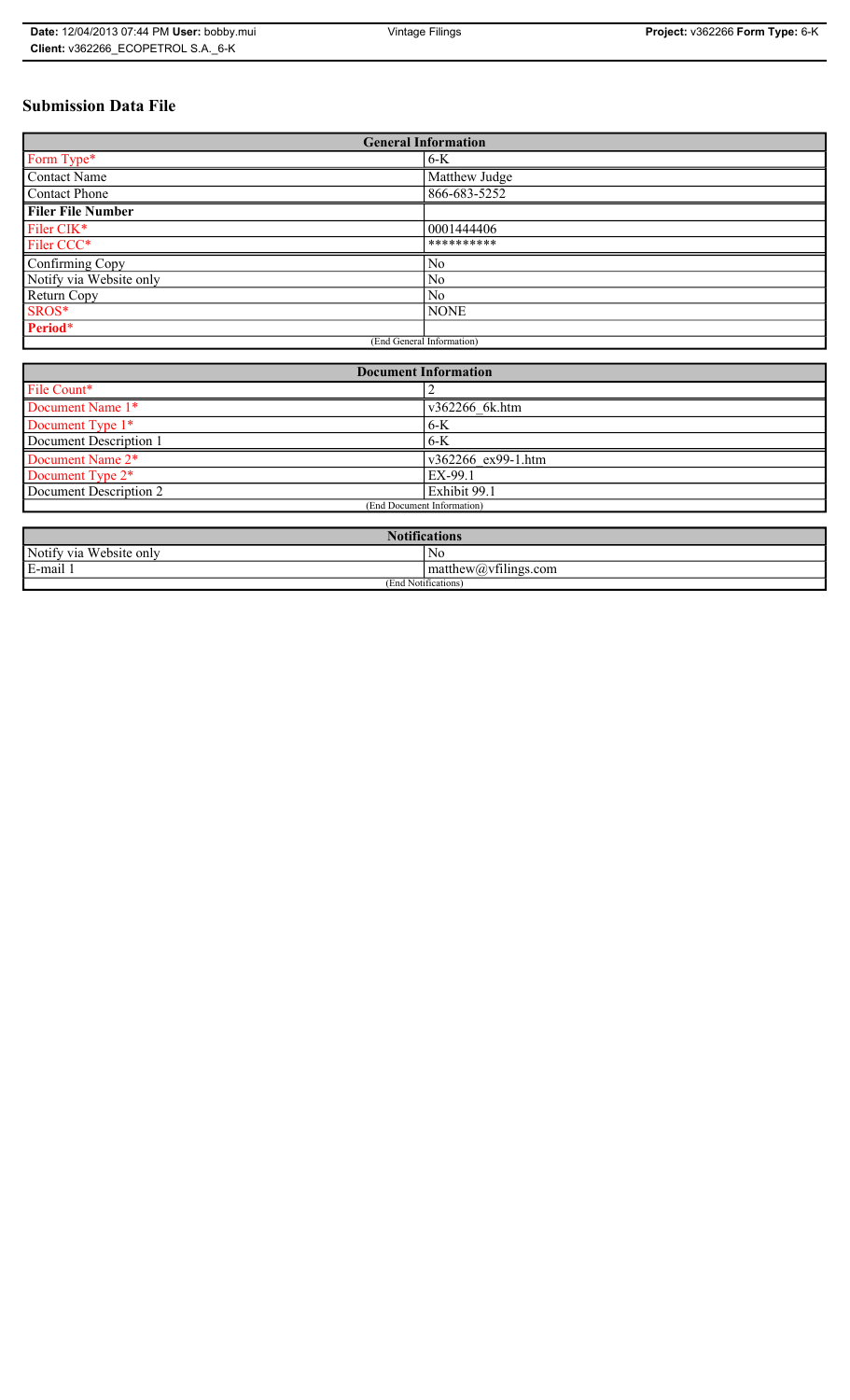#### **SECURITIES AND EXCHANGE COMMISSION Washington, D.C. 20549**

#### **FORM 6-K REPORT OF FOREIGN PRIVATE ISSUER PURSUANT TO RULE 13a-16 OR 15d-16 OF THE SECURITIES EXCHANGE ACT OF 1934**

December, 2013

Commission File Number: 333-153452

**ECOPETROL S.A.**

*(Exact name of registrant as specified in its Charter)*

Carrera 7 No. 37 – 69 BOGOTA – COLOMBIA *(Address of registrant's principal executive offices)*

Indicate by check mark whether the registrant files or will file annual reports under cover Form 20-F or Form 40-F.

Form 20-F  $\boxtimes$  Form 40-F  $\Box$ 

Indicate by check mark if the registrant is submitting the Form 6-K in paper as permitted by Regulation S-T Rule 101(b)(1):

 $Yes$   $\Box$  No  $X$ 

Indicate by check mark if the registrant is submitting the Form 6-K in paper as permitted by Regulation S-T Rule 101(b)(7):

 $Yes$   $\Box$  No  $X$ 

Indicate by check mark whether by furnishing the information contained in this Form, the registrant is also thereby furnishing the information to the Commission pursuant to Rule 12g3-2(b) under the Securities Exchange Act of 1934.

 $Yes$   $\Box$  No  $X$ 

If "Yes" is marked, indicate below the file number assigned to the registrant in connection with Rule 12g3-2(b): 82- N/A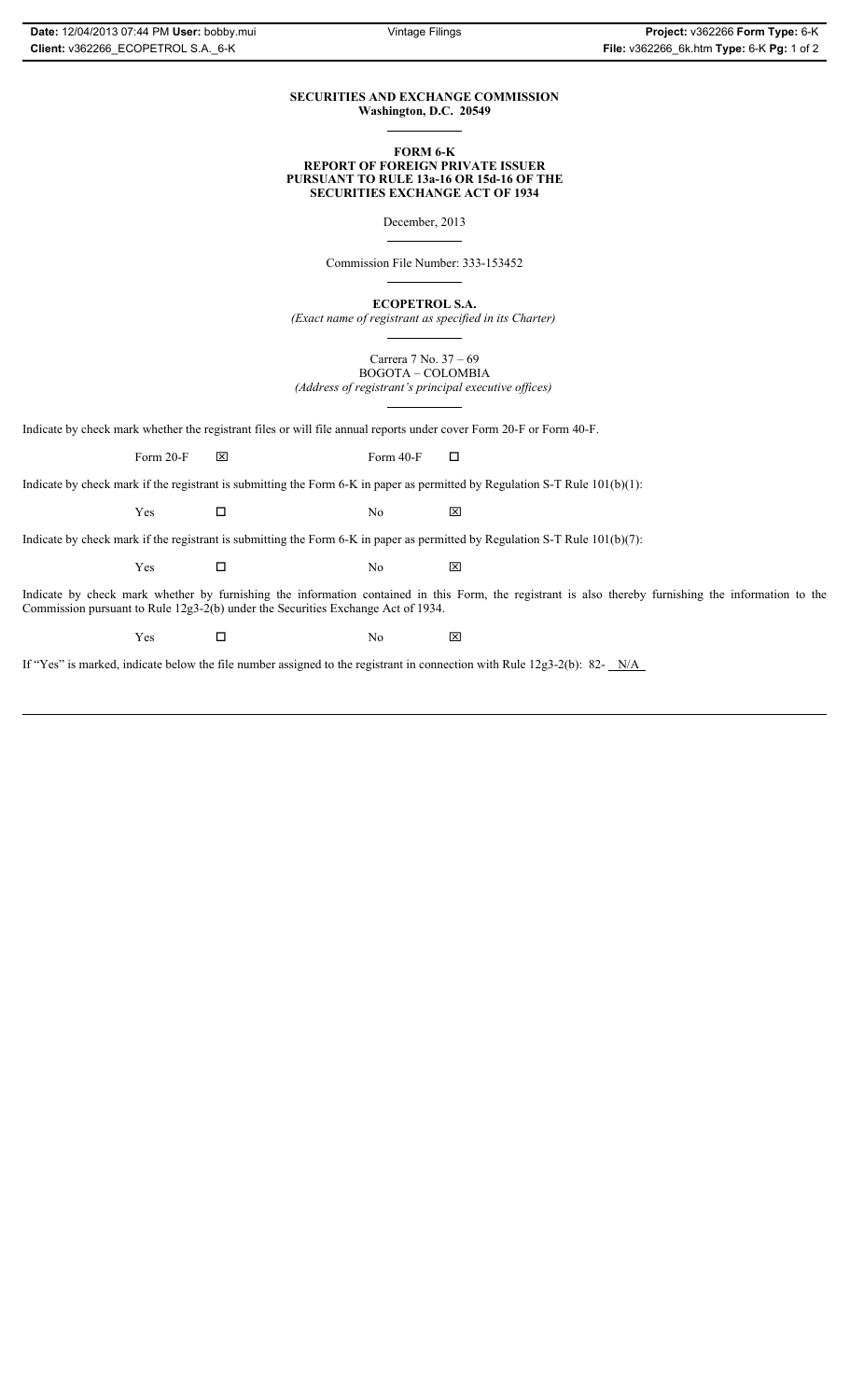### **SIGNATURE**

Pursuant to the requirements of the Securities Exchange Act of 1934, the Registrant has duly caused this report to be signed on its behalf by the undersigned, thereto duly authorized.

Date: December 5, 2013

Ecopetrol S.A.

By: /s/ Magda Manosalva Name: Magda Manosalva Title: Chief Financial Officer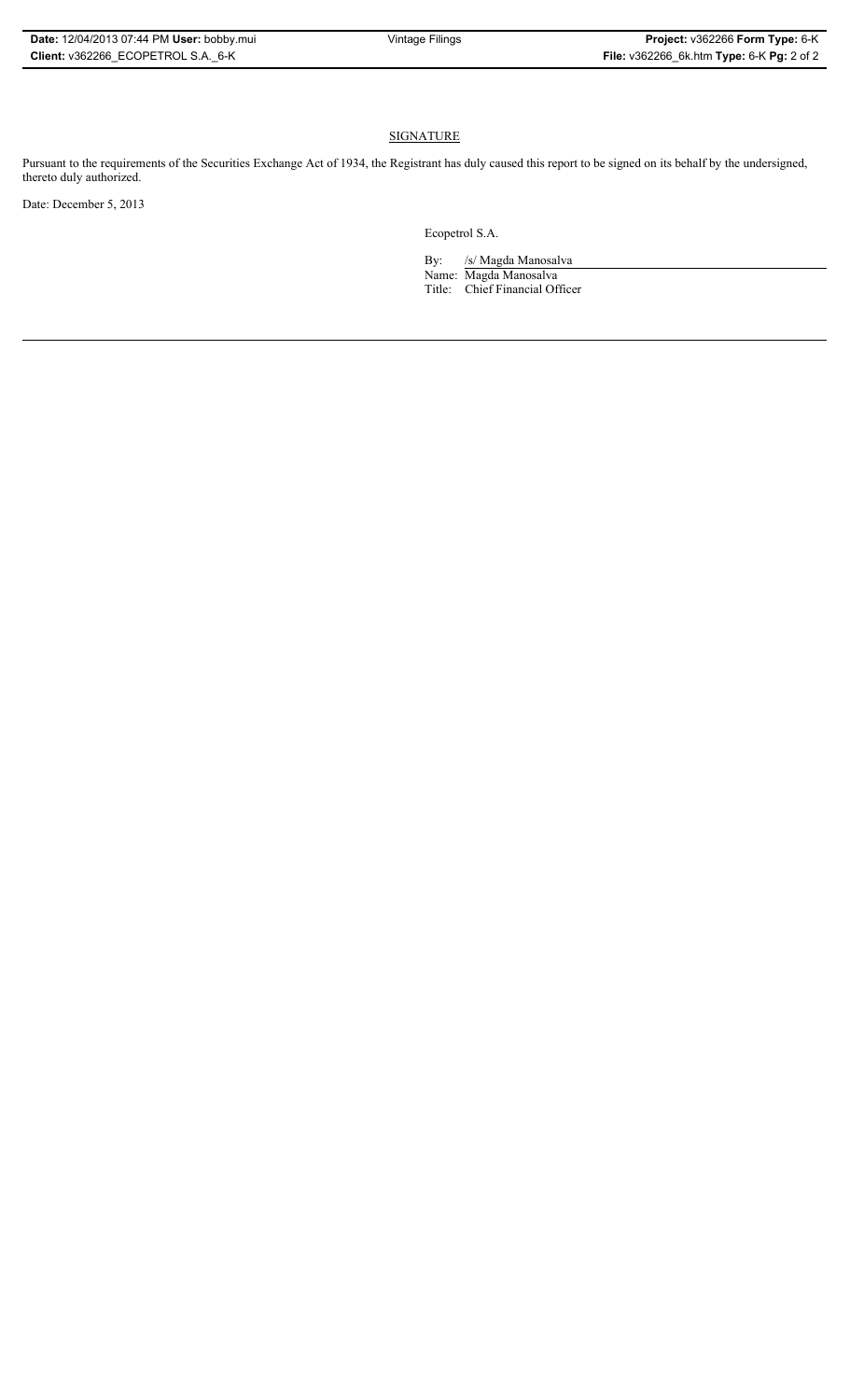## **Ecopetrol declared the commercial viability of the Eastern Caño Sur block**

- x **The initial declaration could incorporate 1P reserves estimated in 22.4 million barrels of crude (including royalties)**
- x **The development plan envisages an increase of production from 1,727 barrels per day to 25,000 barrels by mid-2016, a drilling campaign of 135 development wells and an investment of US\$656 million**
	- x **Production is 100% owned by Ecopetrol**

Ecopetrol S.A. (BVC: ECOPETROL; NYSE: EC; TSX: ECP) announces that it declared to the National Hydrocarbons Agency the commercial viability of the Eastern Caño Sur block, where it has a 100% interest. The block is located in the municipality of Puerto Gaitán in the eastern part of Meta Province (Colombia). 1P (proved) reserves of 22.4 millions of barrels of oil (including 1.5 millions of barrels of royalties) were initially declared. The estimated crude oil in place is of 492 millions of barrels.

Once this declaration of commerciality is made, the commercial exploitation phase of the block begins. The extension of the Eastern Caño Sur block is 54,211 hectares, equivalent to 9% of the whole Caño Sur block (611,000 hectares), which continues to be explored by Ecopetrol.

The Caño Sur block contract was executed with the National Hydrocarbons Agency on June 20, 2005. It has a term of 24 years after the declaration of commercial viability and it is governed by a variable royalties' scheme for heavy crudes, which ranges between 6% and 18.75% according to the production levels.

*"We are very pleased to announce the commercial viability of this block, which contributes to Ecopetrol's target of producing one million clean barrels by 2015 and which is one of the outcomes of the exploratory campaign we have been working on steadily since the last decade. The results obtained in Caño Sur confirm the potential for heavy crudes in this zone, one of the strategic focuses of the Company"*, stated Ecopetrol's CEO, Javier Gutiérrez.

The declaration of commercial viability means that, after 6 years of exploration, the block has showed sufficient reserves to begin the development stage in profitable conditions. In practice, it is the birth of a new oil-producing zone that could be expanded pursuant to additional information provided by the exploration efforts that are being carried out in the western part of the block.

The 22.4 million barrels of reserves reported in the declaration of commercial viability are expected to become part of the total reserves of Ecopetrol by the end of December, once the certification process done by three independent firms concludes. It is important to clarify that the audited reserves volume will be officially reported to the National Hydrocarbons Agency in the Reserves and Resources Statement (IRR) of the first quarter of 2014.

As of November 30, 2013, 61 exploratory, stratigraphic and appraisal wells were drilled in Eastern Caño Sur. Accumulated production since May 2011, when the first discovery was made, is 516,881 barrels of crude, with a gravity of 13.5° API.

To develop the Eastern Caño Sur block, Ecopetrol is planning to invest US\$656 million during the next 5 years. These funds are expected to be destined to the drilling of 135 wells, the building of surface facilities and social and environmental investments, among others. The production is forecasted to increase from the current 1,727 boe (daily production as of November 30, 2013) to 25,000 by mid-2016.

The planned development of the block is to be undertaken with the highest environmental and social standards, in line with the Company's commitment to produce clean barrels (i.e. without accidents, environmental incidents, labor normality, harmony with stakeholders and profitability).

**Bogotá, December 5, 2013**